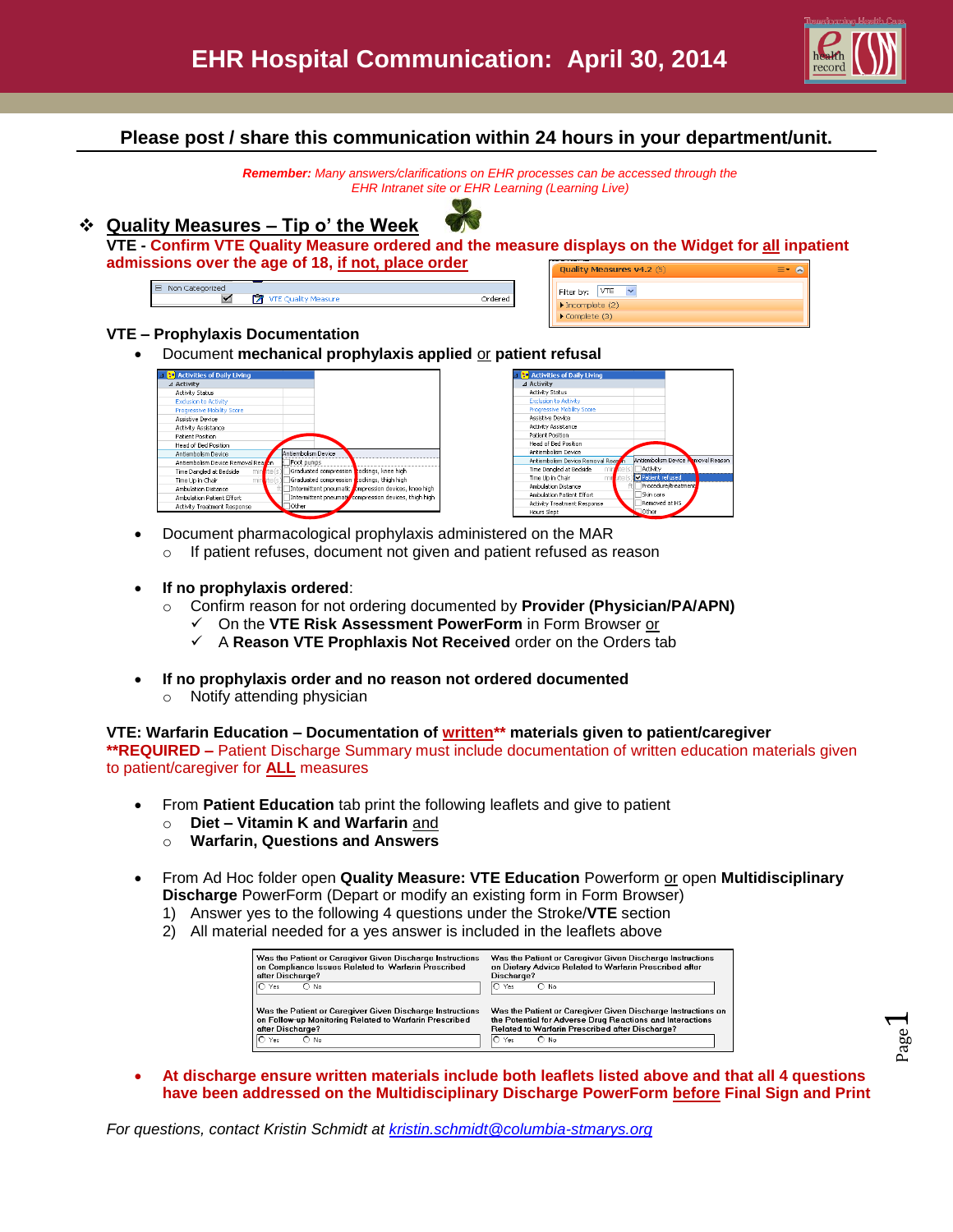

# **Medication Administration – Right Route (PO, NG/J/G/PEG Tube)**

A patient with a temporary or permanent tube may have medications listed with PO as the route of administration.

#### **Nursing:**

**When administering any medications you must document the route you are giving the medication.** 

**For Example**: Paul Patient is intubated, NPO, has an NG tube and is able to receive medications via the NG Tube.

- While preparing to administer medications, the Nurse must select the appropriate route used to give the patient his medications.
- To document correct route:
	- 1) Perform steps for Barcode Scanning: scan patient, scan medication, etc.
	- 2) Right click under medication details and select **Chart Details**



3) From medication window, select appropriate route from dropdown menu and click green checkmark. \*Note: the medication falls off the MAW.

| Retoconazole 100 mg / 0.5 Tab: TEST, LOUANN                                                                                                       | *Route:      | PO (oral)       | $\overline{\mathbf{v}}$ | Sit       |
|---------------------------------------------------------------------------------------------------------------------------------------------------|--------------|-----------------|-------------------------|-----------|
| √ o                                                                                                                                               |              | IV Retrograde   |                         |           |
|                                                                                                                                                   | tal Volume : | J Tube          |                         |           |
| ीस                                                                                                                                                |              | Nasal           |                         |           |
| ketoconazole<br>100 mg, Tab, PO (oral), Start Date: 04/29/14 9:00:00 CDT                                                                          | 4/29/2014    | Nebulized       |                         | $\vert$ 4 |
|                                                                                                                                                   | 1100 CDT     | Nerve Block     |                         |           |
| $\div$ CDT<br>$\frac{1}{2}$ v<br>*Performed date / time: 04/29/2014<br>1250                                                                       |              | NG Tube         |                         |           |
|                                                                                                                                                   |              | Nostril Each    |                         |           |
| *Performed by: Schmidt, Kristin L RN<br>荫                                                                                                         |              | Nostril Left    |                         |           |
| M <sub>a</sub><br>Witnessed by:                                                                                                                   |              | Nostril Right   |                         |           |
|                                                                                                                                                   | Not Given    | Ophthalmic      |                         |           |
| $\checkmark$<br>*ketoconazole: I<br>100<br>mg                                                                                                     |              | Otic            |                         |           |
|                                                                                                                                                   | Reason:      | <b>PCA</b>      |                         |           |
| $\checkmark$<br>Diluent: < < < < < < < < < < < < <<br>'n                                                                                          |              | <b>PEG Tube</b> |                         |           |
| *Route: PO (oral)<br>Ste:<br>$\sim$                                                                                                               | pmment       | pinprick        |                         |           |
|                                                                                                                                                   |              | PO (oral)       |                         |           |
| Total Volume : 0<br>Infused Over:<br>$\sim$                                                                                                       |              | Pump            |                         |           |
| 4/29/2014<br>4/29/2014<br>4/29/2014<br>4/29/2014<br>4/29/2014<br>4/29/2014<br>1100 CDT<br>1200 CDT<br>1400 CDT<br>COÓ CDT<br>1600 CDT<br>1300 CDT |              | Rectally        |                         |           |
|                                                                                                                                                   |              | Shampoo<br>Soak |                         |           |
| $\,$<br>×<br>m                                                                                                                                    |              | SubConjunctiva  |                         |           |
| Not Given                                                                                                                                         |              | SubCUTANEOUS    |                         |           |
|                                                                                                                                                   |              | SubLINGUAL      |                         |           |
| Reason:                                                                                                                                           |              | Swish & Expel   |                         |           |
| Comment                                                                                                                                           |              | Swish & Swallow |                         |           |
|                                                                                                                                                   |              | Topical         |                         |           |
|                                                                                                                                                   |              | TransDERMAL     |                         |           |
|                                                                                                                                                   |              | TransMUCOSAL    |                         |           |
|                                                                                                                                                   |              | UAC             |                         |           |
|                                                                                                                                                   |              | <b>UVC</b>      |                         |           |
|                                                                                                                                                   |              | Vaginal         |                         |           |
|                                                                                                                                                   |              |                 |                         |           |

- **4) Repeat steps above for each medication to ensure the correct route has been documented**
- 5) Consider contacting the Physician to place an order for a medication route change.

### **Physicians (MD/PA/APN):**

**If a route change is appropriate for your patient, place a Communication to Pharmacist order and select the appropriate order sentence.**

|                                                                                                                            | <b>Urder Sentences</b>                                                                                                                                                                                                                                                                                                                                                                                                                                                                                                                                                                                                                                                                                                                                                                                                                                                                                                                                                                                                                                                                                                                                                                                                              |
|----------------------------------------------------------------------------------------------------------------------------|-------------------------------------------------------------------------------------------------------------------------------------------------------------------------------------------------------------------------------------------------------------------------------------------------------------------------------------------------------------------------------------------------------------------------------------------------------------------------------------------------------------------------------------------------------------------------------------------------------------------------------------------------------------------------------------------------------------------------------------------------------------------------------------------------------------------------------------------------------------------------------------------------------------------------------------------------------------------------------------------------------------------------------------------------------------------------------------------------------------------------------------------------------------------------------------------------------------------------------------|
| Communication to Pharmacist<br>bmmunication to Physical Theranx<br>bmmunication to Respiratory Communication to Pharmacist | Order sentences for: Communication to Pharmacist<br>(None)<br>l*Adjust Meds for Renal Function, *, As Directed, PRN PRN for Other (see order comment), Stop date: T:N-l<br>*Change meds to IV, *, As Directed, PRN PRN for Other (see order comment), Stop date: T;N+30 <br>*Change meds to NG, *, As Directed, PRN PRN for Other (see order comment), Stop date: T;N+30<br>[*Continue the following HOME medications, *, As Directed, PRN PRN for Other (see order comment), Stop (<br>*Drug information, *, As Directed, PRN PRN for Other (see order comment), Stop date: T;N+30 <br>l*Evaluate for adverse drug reactions, *, As Directed, PRN PRN for Other (see order comment), Stop date: [<br>[*label BULK Meds for home use, *, As Directed, PRN PRN for Other (see order comment), Stop date: T:N+3<br>[*Patient teaching, *, As Directed, PRN PRN for Other (see order comment), Stop date: T;N+30 [<br>[*Pharmacist to dose warfarin, *, As Directed, PRN PRN for Other (see order comment), Stop date: T;N+30<br>Pept drips in Saline, *, As Directed, PRN PRN for Other (see order comment), Stop date: T:N+30"<br>30-11:Nee Order Comments, *, As Directed, PRN PRN for Other (see order comment). Stop date: T:N+30 |